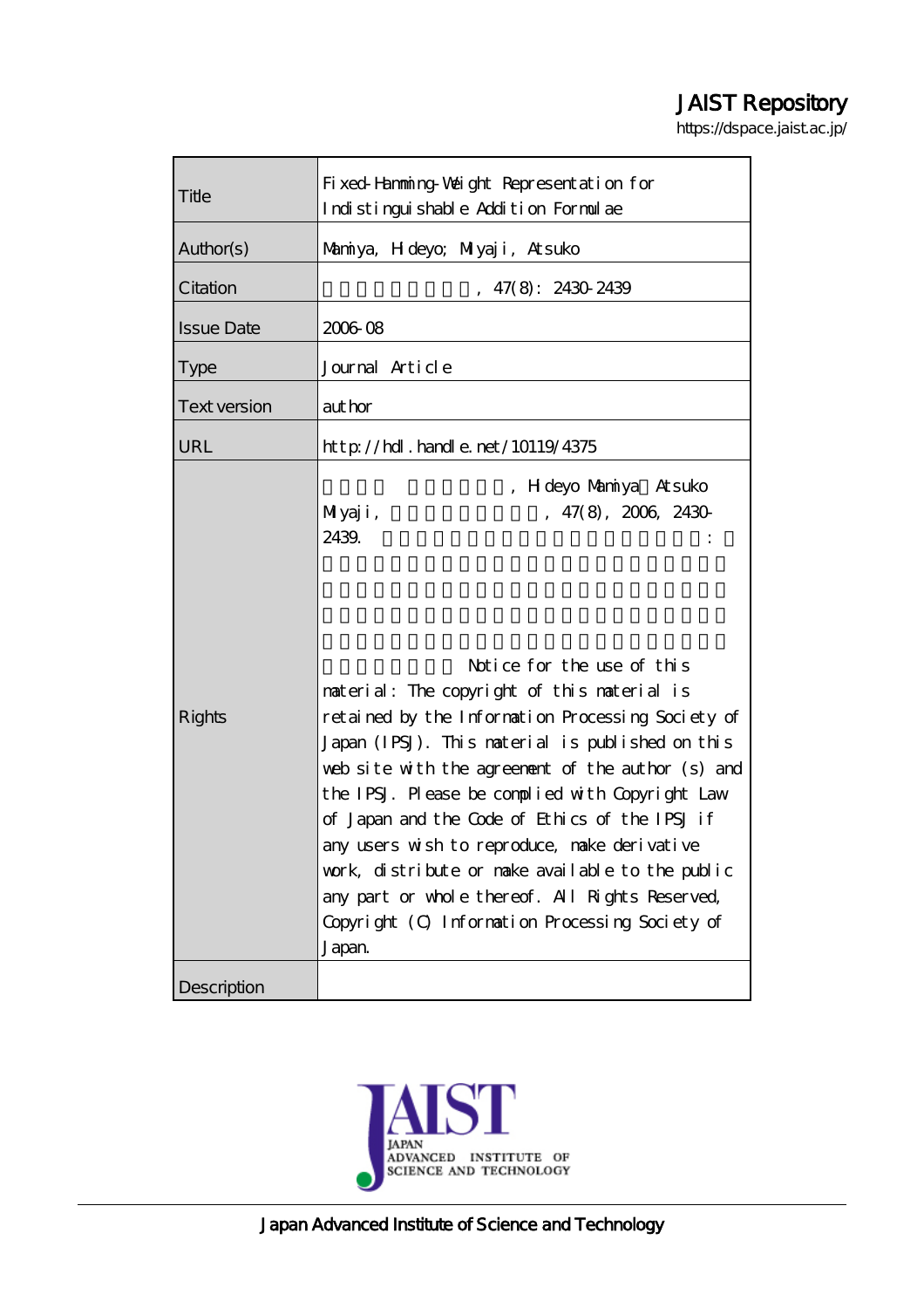Vol. 47 No. 8 IPSJ Journal Aug. 2006

Regular Paper

## Fixed-Hamming-Weight Representation for Indistinguishable Addition Formulae

Hideyo Mamiya†,†† and Atsuko Miyaji†

In the execution of signature on a smart card, side channel attacks such as simple power analysis (SPA) have become serious threat<sup>12</sup>). There are the fixed procedure method and the indistinguishable method for SPA resistant methods. The indistinguishable method conceals all branch instructions by using indistinguishable addition formulae but may reveal the hamming weight when an addition chain with the un-fixed hamming weight is used. In the case of hyper-elliptic curve, the indistinguishable method has not been proposed yet. In this paper, we give an indistinguishable addition formulae of hyper-elliptic curve. We also give algorithms which output the fixed-hamming-weight representation for indistinguishable addition formulae and works with or without computation table, which can dissolve the above mentioned problem on the indistinguishable method and are also applied to an elliptic curve scalar multiplication.

#### 1. Introduction

Elliptic curve cryptosystems and hyperelliptic curve cryptosystems chosen appropriately to avoid known  $\text{attacks}^{1},7,15,29,31$  are vulnerable only to the Pollard  $\rho$ -method<sup>21)</sup> and the Pohlig-Hellman method<sup>20</sup>. As a result, they can be constructed over a smaller definition field than discrete-logarithm-problem (DLP) based cryptosystems<sup>8),9)</sup> and RSA cryptosys $tems^{22}$ . Elliptic curve cryptosystems (ECC) and hyperelliptic curve cryptosystems (HECC) with a 160-bit key are thus believed to have the same security as both the DLP-based cryptosystems and RSA with a 1,024-bit key. This is why ECC and HECC have been attractive in smart card applications, whose memory storage and CPU power is very limited. ECC and HECC execute a scalar multiplication of  $dP$  for a secret key  $d$  and a publicly known  $P$  as a cryptographic primitive, which determines the performance of a smart card.

In executions on a smart card, side channel attacks such as the simple power analysis (SPA) and the differential power analysis (DPA) have become a serious threat. Side channel attacks<sup>12),13)</sup> monitor power consumption and even exploit the leakage information related to power consumption to reveal bits of secret key  $d$  even though  $d$  is hid-

den inside the smart card. Thus, developing resistance to SPA, DPA, and specific DPAs, called refined power analysis  $(RPA)^{10}$  or zeroregister analysis  $(ZRA)^{2}$ . Many countermeasures<sup>3</sup>),4),11),13),14),16),17),19),30) have been proposed so far.

This paper focuses on countermeasures against SPA, which consists of two main countermeasures: fixed procedure method<sup>6)</sup> and indistinguishable method<sup>3)</sup>. A fixed procedure method deletes any branch instruction conditioned by a secret d; some examples are the add-and-double-always method<sup>6</sup>), the Montgomery-ladder method<sup>18)</sup>, and the  $SPA-resistant$   $wNAF<sup>19</sup>$ . The indistinguishable method conceals all branch instructions of scalar multiplication by using indistinguishable addition formulae<sup>26),28</sup>),32). No indistinguishable addition formulae for a hyperelliptic curve has been proposed yet. An SPA attack against indistinguishable addition formulae that uses the difference in power consumption between multiplication and squaring in the Montgomery multiplication, was proposed<sup>33)</sup>, but it can be easily avoided by modifying the Montgomery multiplication or reconstructing indistinguishable addition formulae on the condition that multiplication and squaring are assumed to be different. However, there is another problem with the indistinguishable addition formula in that the hamming weight of d is revealed when it is used to execute  $dP$  in an addition chain that depends on the hamming weight. As a result, to make the execution of  $dP$  secure, the indistinguishable addition formula needs such an addition chain<sup>6),18)</sup>

This study was partly supported by Grant-in-Aid for Scientific Research (B) 17300002 and also partly supported by YAZAKI Corporation.

<sup>†</sup> School of Information Science, Japan Advanced Institute of Science and Technology

<sup>††</sup> He joined to this work when he was in JAIST.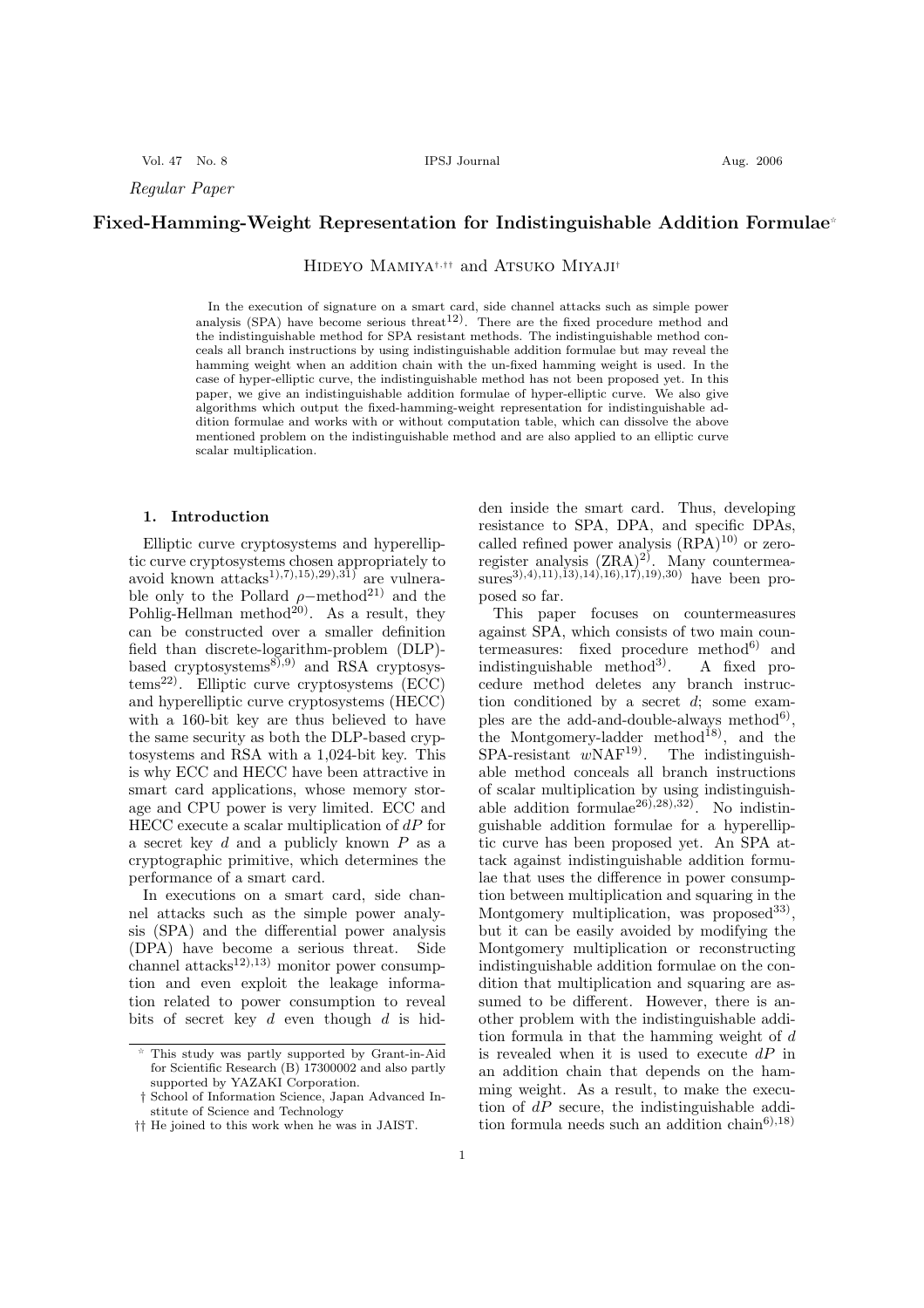that outputs a fixed hamming weight for any d. Thus, in order to have an advantage against the fixed procedure method, the indistinguishable method needs an addition chain that outputs a fixed-hamming weight but does not run in a fixed procedure. In the case of binary representation, the add-and-double-always method $^{6)}$  is only a method that works with the fixed hamming weight for any  $d$ . Therefore, it is useless for indistinguishable addition formulae to be used in such addition chains. On the other hand, in the case of signed-binary representation, no method has been proposed that works in a fixed-hamming weight and a fixed procedure. Furthermore, the SPA-resistant window method works in the fixed hamming weight but requires additional points for a precomputed table compared with the ordinary window method<sup>5)</sup>. Therefore, these methods are open to further investigation for indistinguishable addition formulae.

In this paper, we first give an indistinguishable addition formula for a hyperelliptic curve. The formula deals with multiplication and squaring differently and thus is secure against the above attack  $33$ . Then, we present both signed-binary and signed-window algorithms, which work in a fixed hamming weight without additional memory. Our signed binary algorithm always computes dP in  $(\frac{n}{2})$  $\frac{i'}{2}$ ] – 1) additions and  $(n' - 1)$  doublings without any precomputed point, where  $n'$  is the length of NAF representation of d. Compared with the addand-double-always method, our method can reduce the computation amount by 0.2% or 21.3% with the same memory in the case of elliptic curve or hyperelliptic curve, respectively. Our signed w-window algorithm always computes  $\overline{d}P$  in  $\left(\left|\frac{n''}{m}\right|\right)$  $\frac{u''}{w}$  + 2<sup>w-2</sup> - 2) additions and  $n''$  doublings with  $2^{w-2}$  precomputed points, where  $n''$  is the length of  $wNAF$  representation of d. Compared with the SPA-resistant  $wNAF^{19}$ , our method can reduce the computation amount by 2.8% with the same memory in the case of a hyperelliptic curve.

This paper is organized as follows. Section 2 summarizes some facts of hyperelliptic curves such as coordinate systems and reviews SPA and DPA with some known countermeasures. Section 3 presents an indistinguishable addition formulae for hyperelliptic curves. Section 4.1 describes the relationship between a hamming-weight leak and the maximum com-

putation amount of an addition chain and then presents the signed-binary algorithm and the signed-window algorithm of  $2^{w-2}$  precomputed points in a fixed hamming weight.

#### 2. Preliminary

This section summarizes some facts about hyperelliptic curves such as coordinate systems, and also reviews SPA, DPA, and RPA together with some known countermeasures.

## 2.1 Hyperelliptic Curve

Let  $\mathbb{F}_p$  be a finite field, where  $p > 3$  is a prime. A hyperelliptic curve  $C/\mathbb{F}_p$  with genus 2 is described as

$$
C: Y^2 = F(X)
$$
  
=  $X^5 + f_4X^4 + f_3X^3 + f_2X^2 + f_1X + f_0,$ 

where  $F(X)$  is in  $\mathbb{F}_p[X]$ . In the case of  $p \neq 5$ , we can set  $f_4 = 0$ . The divisors of a hyperelliptic curve are defined as the free abelian group of points  $P_1$ .  $P_r \in C$ 

$$
D = \sum_{P_i \in C} m_i P_i, \ m_i \in \mathbb{Z}.
$$

The degree of  $D$  is defined as  $\sum_{P_i \in C} m_i$  and order at  $P_i$  in C is defined as  $m_i = ord_{P_i}(D)$ . The Jacobian variety  $J_C$  is defined as  $D^0/D^l$ , where  $D^0$  is a group of divisors with degree 0 and  $D^l$  is a group of divisors of functions. Any divisor  $D \in J_C$  is equivalent modulo  $D^l$  to a divisor called a semi-reduced divisor as follows,

$$
D \sim \sum_{P_i \in C} m'_i P_i - (\sum_{P_i \in C} m'_i) P_{\infty} (m'_i \ge 0).
$$

 $P_i \in C$ <br>A semi-reduced divisor is further equivalent modulo  $D<sup>l</sup>$  to a divisor called a reduced divisor  $\overline{\phantom{a}}$  $\overline{\phantom{a}}$ 

$$
D \sim \sum_{P_i \in C} m_i'' P_i - r P_{\infty} \ (r = \sum_{P_i \in C} m_i'' \le g),
$$

where g is a genus of C. Any divisor in  $J<sub>C</sub>$  is uniquely represented by a reduced divisor. To compute an addition of divisors, Mumford-representation is useful. In Mumfordrepresentation,  $D \in C$  with the genus 2 is described by  $D = (u_1, u_0, v_1, v_0)$ , where

$$
U = \prod_{P_i} (X - x_i)^{m_i''}
$$
  
=  $X^2 + u_1 X + u_0 \in \mathbb{F}_p[X],$   

$$
V = v_1 X + v_0 \in \mathbb{F}_p[X],
$$
  

$$
V^2 \equiv F(X) \pmod{U(X)}.
$$

Hyperelliptic curve cryptosystems (HECC) are defined over  $J_C$ , whose security depends on a hyperelliptic curve discrete logarithm problem (HECDLP), that is, a problem to find  $x$  for a given  $D_1, D_2 \in J_C(\mathbb{F}_p)$  such that  $D_1 = xD_2$ .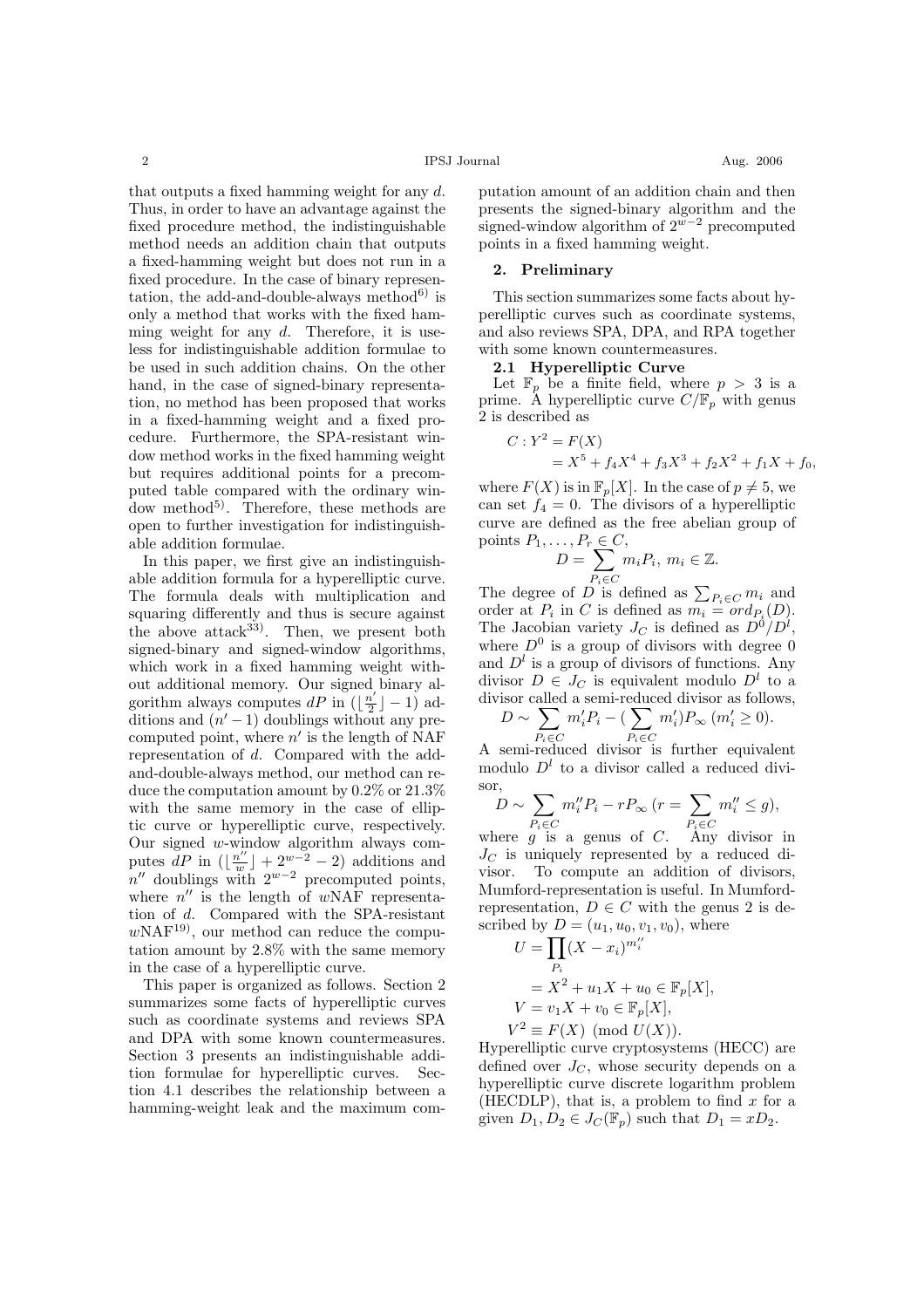#### 2.2 Power Analysis

There are two types of power analysis<sup>12</sup>),<sup>13</sup>): simple power analysis (SPA) and differential power analysis (DPA). In the case of elliptic curve and also hyperelliptic curve, DPA is further improved to use a special point with a zero value, the refined power analysis  $(RPA)^{10}$  and the zero-register analysis  $(ZRA)^{2}$ .

## 2.2.1 Simple Power Analysis

SPA makes use of such an instruction performed during a scalar multiplication algorithm that depends on the data being processed. Apparently, Algorithm 1 has a branch instruction conditioned by a secret  $d$ , and thus it reveals the secret d. To be resistant to SPA, any branch instruction of an exponentiation algorithm should be eliminated. There are two main countermeasures: the fixed procedure method<sup>6)</sup> and the indistinguishable method<sup>3)</sup>. The fixed procedure method deletes any branch instruction conditioned by a secret exponent  $d$  such as the addand-double-always method<sup>6)</sup>(Algorithm 2), the Montgomery-ladder method<sup>18</sup>, and the SPA-<br>resistant  $w\text{NAF}^{19}$ . The indistinguishable The indistinguishable method conceals all branch instructions of a scalar multiplication algorithm by using indistinguishable addition and doubling formulae. However, use of the indistinguishable addition formula may leak the number of additions if we use an exponentiation algorithm whose number of additions depend on d. Therefore, we need an algorithm that always computes  $dP$  in the fixed number of additions and that has a branch instruction to make the indistinguishable addition formula secure and worthy, respectively.

#### Algorithm 1

Binary algorithm (from MSB) Input:  $d, P$  (  $n$  is length of  $d$  ) Output:  $dP$ 1.  $T_0 = \mathcal{O}, T_1 = P$ . 2. for  $i = n - 2$  to 0  $T_0 = 2T_0$ if  $d_i = 1$  then  $T_0 = T_0 + T_1$ 3. output  $T_0$ .

#### Algorithm 2

Add-and-double-always algorithm Input:  $d, P$ Output:  $dP$ 1.  $T_0 = P$  and  $T_2 = P$ . 2. for  $i = n - 2$  to 0  $T_0 = 2T_0$ .  $T_1 = T_0 + T_2$ . if  $d_i = 0$  then  $T_0 = T_0$ . else  $T_0 = T_1$ .

3. output  $T_0$ .

## 2.2.2 Differential Power Analysis

DPA uses correlation between power consumption and specific key-dependent bits. Algorithm 2 reveals  $d_{n-2}$  by computing the correlation between power consumption and any specific bit of the binary representation of 4P. In order to be resistant against DPA, power consumption should be changed at each new execution of the scalar multiplication. There are mainly 4 types of countermeasures, the randomized-projectivecoordinate method  $(RPC)^{6}$ , the randomized curve method  $(RC)^{11}$ , the exponent splitting  $(ES)^{3,4}$ , and the randomized initial point  $(RIP)^{14}$ ,  $^{25}$ ). RPC uses the Jacobian or Projective coordinate to randomize a point  $P = (x, y)$ into  $(r^2x, r^3y, r)$  or  $(rx, ry, r)$  for a random number  $r \in \mathbb{F}_p^*$ , respectively. RC maps an elliptic curve into an isomorphic elliptic curve by using an isomorphism map of  $(x, y)$  to  $(c^2x, c^3y)$ for  $c \in \mathbb{F}_p^*$ . However, both RC and RPC are vulnerable against RPA and ZRA, which uses a special elliptic-curve point with a zero value of  $(x, 0)$  or  $(0, y)$  or a register of addition or doubling formula with a zero value. These special points still have a zero value even if it is converted by RPC or RC. The same discussion holds in ZRA. This is why both RC and RPC are vulnerable against RPA and ZRA. The only method secure against RPA and ZRA is ES and RIP, where ES splits an exponent and computes  $dP = rP + (d - r)P$  for a randomly integer r and RIP adds a random pint  $R$  and computes  $dP = (dP + R) - R.$ 

#### 3. Indistinguishable hyperelliptic-curve Addition Formulae

Indistinguishable addition formulae that execute addition and doubling in a unified procedure have been proposed in elliptic curve cryptosystems26),28),32). However, because of complicated addition formulae, there has been no indistinguishable addition formula of hyperelliptic curve cryptosystems. Unifying both addition and doubling of hyperelliptic curves is difficult without any dummy execution. This is why we aim to derive indistinguishable addition formulae in hyperelliptic curves.

An addition formula consists of an inversion, multiplication, squaring, addition and subtraction in  $\mathbb{F}_p$ , whose power consumption is decreased in order of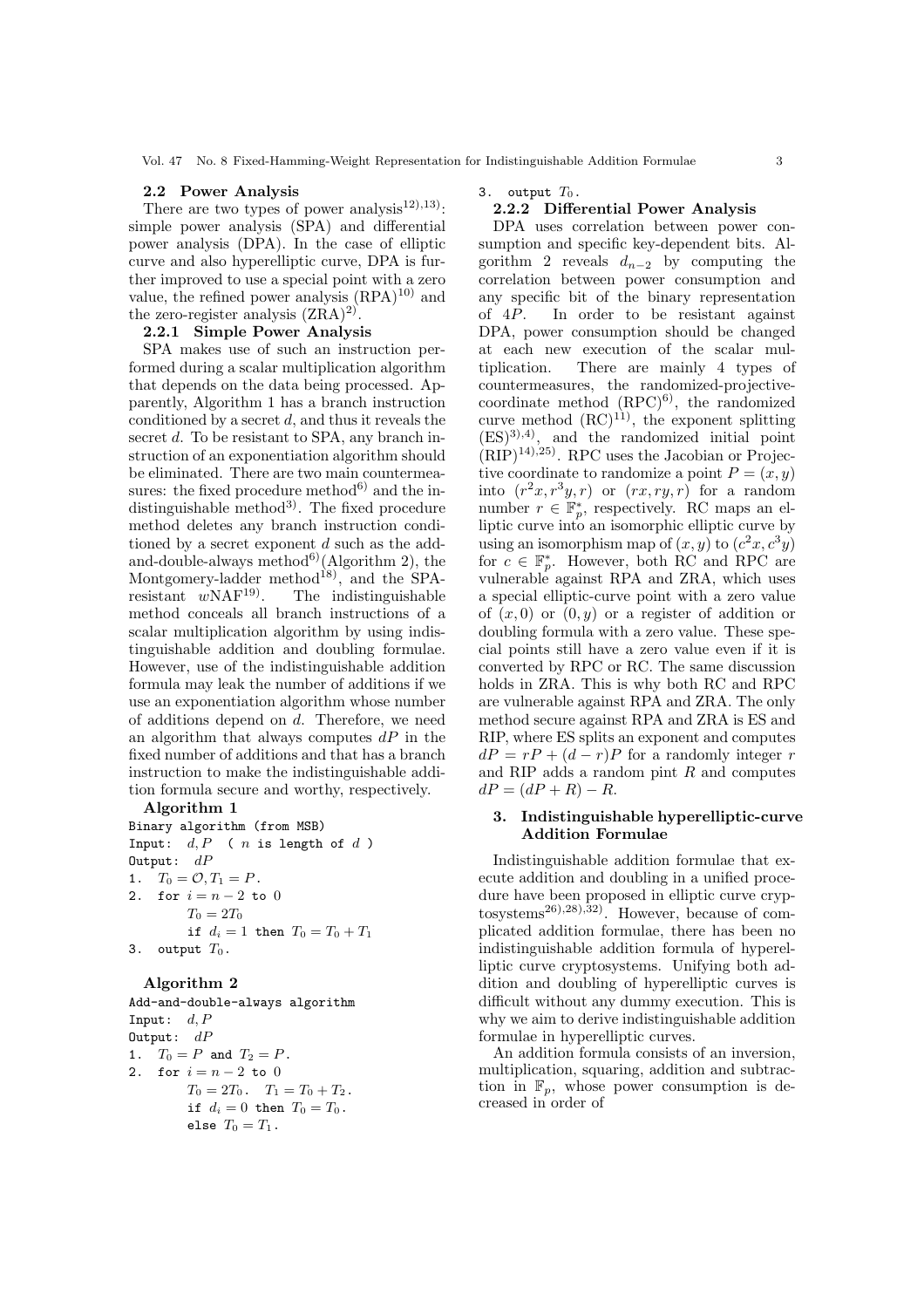inversion  $\gg$  multiplication  $>$  square  $\gg$  addition  $\simeq$  subtraction.

We revise addition formulae<sup>27)</sup> in such a way that both addition and doubling are executed in the same procedure with negligible additional registers and computation. We assume that the computation amount of  $2x$  is equal to that of  $x + x$ ; that parallelizing is not used; and that registers can be shared between addition and doubling. Our strategies of indistinguishable hyperelliptic-curve addition formulae are as follows.

Dependency analysis. To analyze dependencies between formulae, we use a program dependence graph  $(PDG)^{23}$ , which is a program data flow graph to make the dependency of each variable clear. Figure 1 illustrates one example.



Fig. 1 Program Dependence Graph

Register allocation and coding. Allocate registers in addition and doubling of formu $la^{27}$  by as-late-as-possible  $(ALAP)$  scheduling policy<sup>24)</sup>. The formulae do not consider the registers' allocation, and many registers are used wastefully. ALAP allocates registers to variables just before they are used. Let sets of operations of each formula be  $\mathcal{ADD} =$  ${F_{a.1},..., F_{a.i}}$  and  $\mathcal{DBL} = {F_{d.1},..., F_{d.i}}$ . For two input registers in addition, one register can be used for execution, while the other maintains the input value during execution, and can be used in the next procedure. For doubling, one input register also maintains the input value during execution.

Unifying from the last operation of ADD.

Both the addition and doubling are unified from

the last operations of  $\mathcal{ADD}$  because  $\mathcal{ADD}$  uses more registers than  $\mathcal{DBL}$ , and both are similar to each other from the middle to the last operation. As a result, we can reduce the number of registers. Let a set of operations of unified formulae be  $\mathcal{U} = \{U_1, ..., U_k\}$ , where  $U_1 \cdots U_k$ are described in execution order and  $U_i$  consists of addition and doubling operations such as  $\{F_{a,i}, F_{d,j}\}.$ 

Unifying from the first operations. Operations of ADD and DBL are unified from the first operation based on the following order, where one additional register for dummy operations are allowed.

- (1) Unifying without dummy operation.
- $\circ$  Choose an executable operation  $F_{a,i} \in$  $ADD$ . If not, go to  $(2)$ . ◦ Search all executable-operation sequences

of  $\mathcal{DBL}$  with the same operation as  $F_{a.i}, F_{a.i+1}, ...,$  choose the longest sequence, and renew  $U$ . Retry (1) again.

• (2) Unifying with dummy operations.  $\circ$  Choose  $\mathcal{ADD} \ni F_{a,i}$  with the smallest un-unified  $i$ . If not, go to  $(3)$ . ◦ If there exist operation sequences of executable  $F_{d,i}$  in  $\mathcal{DBL}$  that are the same op-

eration as  $F_{a,i}$ , then choose the smallest sequence, insert dummy operations  $F_{a.dummy}$ in ADD if necessary, and renew unified formula  $U$ . Retry (2) again.

◦ Otherwise, put dummy operations  $F_{d.dummy}$  with the same operation as  $F_{a.i}$ in  $\mathcal{DBL}$  and renew U by using  $U_t =$  ${F_{a.i}, F_{d.dummy}}$ . Retry (2) again.

• Repeat steps  $(1)$  and  $(2)$  above by changing the order of operations of ADD as long as they can run.

Table 1 shows the indistinguishable addition formulae. The efficiency is shown in Table 2, where  $M$ ,  $S$ ,  $I$ ,  $Add$ , and  $Sub$  respectively indicate the computation times for multiplication, squaring, inversion, addition, and subtraction. Indistinguishable addition formulae can be derived by adding only a few dummy operations and one register.

## 4. Addition Chain with a Fixed Hamming Weight

The computation amount of the addition chain of  $dP$  usually depends on "d", which means that an addition chain does not usually work with a fixed hamming weight. In this sec-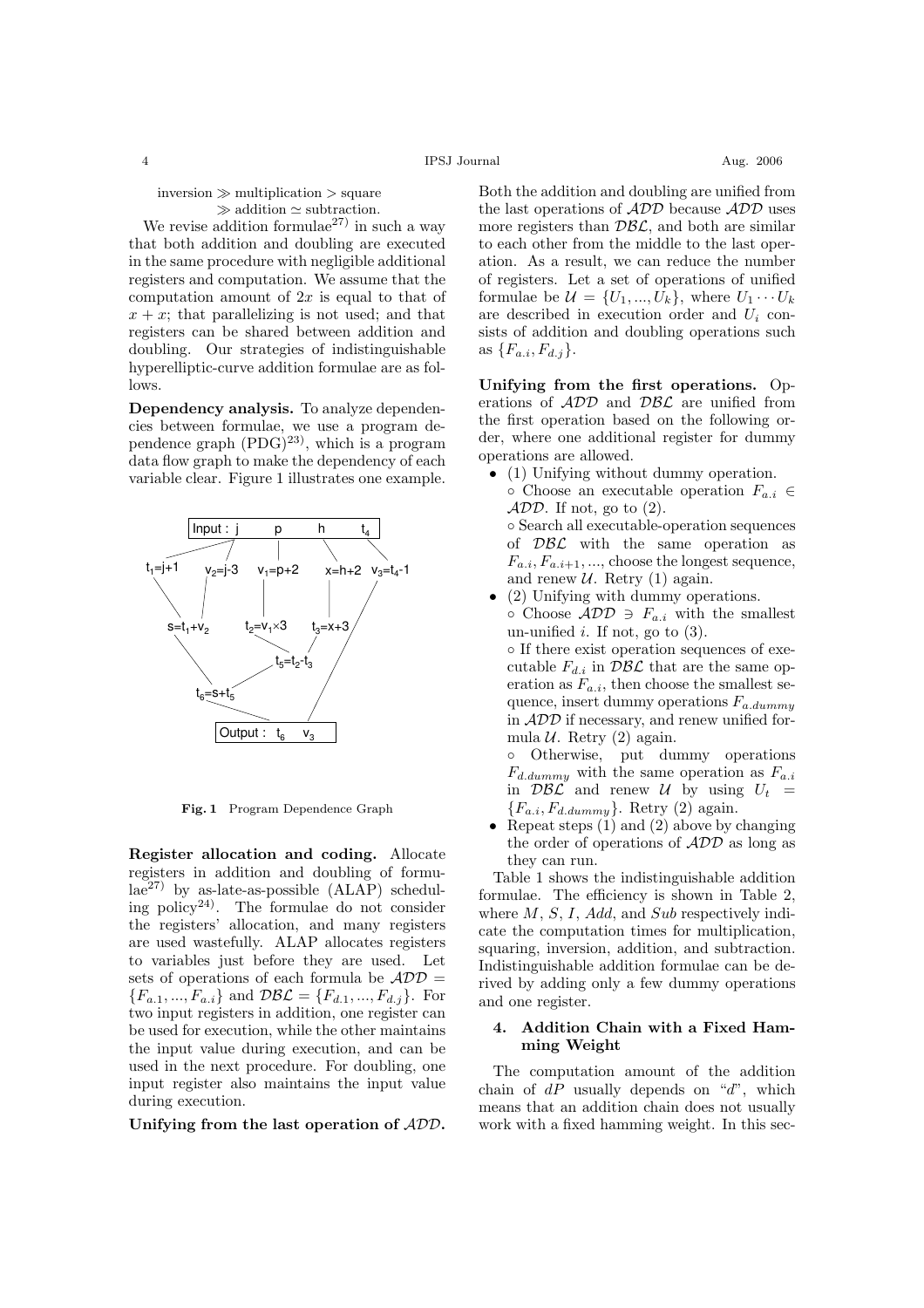Vol. 47 No. 8 Fixed-Hamming-Weight Representation for Indistinguishable Addition Formulae 5

|                                                                                                  | ◡・                                                                                                                                                                                                     |                                                                              |    |                                          |                                          |  |  |
|--------------------------------------------------------------------------------------------------|--------------------------------------------------------------------------------------------------------------------------------------------------------------------------------------------------------|------------------------------------------------------------------------------|----|------------------------------------------|------------------------------------------|--|--|
|                                                                                                  | <b>Addition:</b> Input<br>$(R_{00}, R_{01}, R_{02}, R_{03}) \leftarrow (u_{20}, u_{21}, v_{20}, v_{21}) = D_1$<br>$(R_{04}, R_{05}, R_{06}, R_{07}) \leftarrow (u_{10}, u_{11}, v_{10}, v_{11}) = D_2$ |                                                                              |    |                                          |                                          |  |  |
|                                                                                                  |                                                                                                                                                                                                        |                                                                              |    |                                          |                                          |  |  |
|                                                                                                  | <b>Addition: Output</b>                                                                                                                                                                                | $D_2 = (u'_0, u'_1, v'_0, v'_1) \leftarrow (R_{00}, R_{01}, R_{02}, R_{09})$ |    |                                          |                                          |  |  |
|                                                                                                  | Doubling: Input                                                                                                                                                                                        | $(R_{00}, R_{01}, R_{02}, R_{03}) \leftarrow (u_0, u_1, v_0, v_1) = D_1$     |    |                                          |                                          |  |  |
| $D_2 = (u'_0, u'_1, v'_0, v'_1) \leftarrow (R_{09}, R_{06}, R_{04}, R_{08})$<br>Doubling: Output |                                                                                                                                                                                                        |                                                                              |    |                                          |                                          |  |  |
| $R_d, R'_d$ is any register $(\neq 0)$                                                           |                                                                                                                                                                                                        |                                                                              |    |                                          |                                          |  |  |
|                                                                                                  | Addition                                                                                                                                                                                               | Doubling                                                                     |    |                                          |                                          |  |  |
|                                                                                                  | $D_2 \leftarrow D_1 + D_2$                                                                                                                                                                             | $D_2 \leftarrow 2D_1$                                                        |    |                                          |                                          |  |  |
| 1                                                                                                | $R_{08} \leftarrow R_d^2$                                                                                                                                                                              | $R_{04} \leftarrow R_{03}^2$                                                 | 37 | $R_{03} \leftarrow R_{03}^2$             | $R_{04} \leftarrow R_{04}^2$             |  |  |
| $\overline{\mathbf{c}}$                                                                          | $R_{08} \leftarrow 2 \times R_d$                                                                                                                                                                       | $R_{05} \leftarrow 2 \times R_{02}$                                          | 38 | $R_{03} \leftarrow R_{03} \times R_{09}$ | $R_{04} \leftarrow R_{04} \times R_{07}$ |  |  |
| 3                                                                                                | $R_{08} \leftarrow R_d + R'_d$                                                                                                                                                                         | $R_{06} \leftarrow f_3 + R_{04}$                                             | 39 | $R_{09} \leftarrow R_{10} \times R_{09}$ | $R_{07} \leftarrow R_{06} \times R_{07}$ |  |  |
| 4                                                                                                | $R_{08} \leftarrow 2 \times R_d$                                                                                                                                                                       | $R_{07} \leftarrow 2 \times R_{05}$                                          | 40 | $R_{02} \leftarrow R_{02} \times R_{09}$ | $R_{05} \leftarrow R_{05} \times R_{07}$ |  |  |
| $\bf 5$                                                                                          | $R_{08} \leftarrow R_{01} - R_{05}$                                                                                                                                                                    | $R_{07} \leftarrow R_{07} - R_{06}$                                          | 41 | $R_{09} \leftarrow R_{10} \times R_{09}$ | $R_{06} \leftarrow R_{06} \times R_{07}$ |  |  |
| $\,6$                                                                                            | $R_{09} \leftarrow 2 \times R_d$                                                                                                                                                                       | $R_{04} \leftarrow 2 \times R_{04}$                                          | 42 | $R_{01} \leftarrow R_{02} - R_{01}$      | $R_{08} \leftarrow R_d - R_d'$           |  |  |
| 7                                                                                                | $R_{09} \leftarrow R_d + R'_d$                                                                                                                                                                         | $R_{04} \leftarrow R_{04} + R_{06}$                                          | 43 | $R_{10} \leftarrow R_{05} \times R_{02}$ | $R_{08} \leftarrow R_{03} \times R_{05}$ |  |  |
| $8\,$                                                                                            | $R_{03} \leftarrow R_{03} - R_{07}$                                                                                                                                                                    | $R_{04} \leftarrow R_{04} - R_{05}$                                          | 44 | $R_{10} \leftarrow R_{10} + R_{04}$      | $R_{08} \leftarrow R_{08} + R_{02}$      |  |  |
| $\overline{9}$                                                                                   | $R_{09} \leftarrow 2 \times R_d$                                                                                                                                                                       | $R_{05} \leftarrow 2 \times R_{01}$                                          | 45 | $R_{11} \leftarrow R_{02} - R_{08}$      | $R_{09} \leftarrow R_d - R'_d$           |  |  |
| 10                                                                                               | $R_{09} \leftarrow R_{08} \times R_{03}$                                                                                                                                                               | $R_{06} \leftarrow R_{03} \times R_{05}$                                     | 46 | $R_{01} \leftarrow R_{01} \times R_{11}$ | $R_{09} \leftarrow R_d \times R'_d$      |  |  |
| 11                                                                                               | $R_{10} \leftarrow 2 \times R_d$                                                                                                                                                                       | $R_{08} \leftarrow 2 \times R_{00}$                                          | 47 | $R_{00} \leftarrow R_{01} - R_{00}$      | $R_{09} \leftarrow R_d - R_d'$           |  |  |
| 12                                                                                               | $R_{10} \leftarrow R_{04} - R_{00}$                                                                                                                                                                    | $R_{09} \leftarrow R_{08} - R_{06}$                                          | 48 | $R_{00} \leftarrow R_{00} + R_{10}$      | $R_{09} \leftarrow R_d + R'_d$           |  |  |
| 13                                                                                               | $R_{11} \leftarrow -R_d$                                                                                                                                                                               | $R_{05} \leftarrow -R_{05}$                                                  | 49 | $R_{01} \leftarrow 2 \times R_{07}$      | $R_{09} \leftarrow 2 \times R_{01}$      |  |  |
| 14                                                                                               | $R_{02} \leftarrow R_{02} - R_{06}$                                                                                                                                                                    | $R_{06} \leftarrow R_{08} - R_{06}$                                          | 50 | $R_{01} \leftarrow R_{01} \times R_{09}$ | $R_{09} \leftarrow R_{09} \times R_{06}$ |  |  |
| 15                                                                                               | $R_{03} \leftarrow R_{02} + R_{03}$                                                                                                                                                                    | $R_{10} \leftarrow R_{09} + R_{05}$                                          | 51 | $R_{11} \leftarrow R_d^2$                | $R_{10} \leftarrow R_{05}^2$             |  |  |
| 16                                                                                               | $R_{11} \leftarrow R_{01} \times R_{08}$                                                                                                                                                               | $R_{07} \leftarrow R_{03} \times R_{07}$                                     | 52 | $R_{00} \leftarrow R_{00} + R_{01}$      | $R_{09} \leftarrow R_{10} + R_{09}$      |  |  |
| 17                                                                                               | $R_{11} \leftarrow R_{11} + R_{10}$                                                                                                                                                                    | $R_{07} \leftarrow R_{07} + f_2$                                             | 53 | $R_{01} \leftarrow R_{09}^2$             | $R_{06} \leftarrow R_{06}^2$             |  |  |
| 18                                                                                               | $R_{02} \leftarrow R_{11} \times R_{02}$                                                                                                                                                               | $R_{06} \leftarrow R_{08} \times R_{06}$                                     | 54 | $R_{09} \leftarrow 2 \times R_{05}$      | $R_{10} \leftarrow 2 \times R_d$         |  |  |
| 19                                                                                               | $R_{10} \leftarrow R_{10} \times R_{11}$                                                                                                                                                               | $R_{05} \leftarrow R_{04} \times R_{05}$                                     | 55 | $R_{09} \leftarrow R_{09} + R_{08}$      | $R_{10} \leftarrow 2 \times R_{03}$      |  |  |
| 20                                                                                               | $R_{11} \leftarrow R_{08} + R_{11}$                                                                                                                                                                    | $R_{08} \leftarrow R_d + R'_d$                                               | 56 | $R_{09} \leftarrow R_{09} \times R_{01}$ | $R_{10} \leftarrow R_{10} \times R_{06}$ |  |  |
| 21                                                                                               | $R_{12} \leftarrow R_{08}^2$                                                                                                                                                                           | $R_{08} \leftarrow R_{01}^2$                                                 | 57 | $R_{00} \leftarrow R_{00} + R_{09}$      | $R_{09} \leftarrow R_{09} + R_{10}$      |  |  |
| 22                                                                                               | $R_{03} \leftarrow R_{11} \times R_{03}$                                                                                                                                                               | $R_{11} \leftarrow R_{02} \times R_{05}$                                     | 58 | $R_{09} \leftarrow 2 \times R_{02}$      | $R_{10} \leftarrow 2 \times R_{05}$      |  |  |
| 23                                                                                               | $R_{03} \leftarrow R_{03} - R_{02}$                                                                                                                                                                    | $R_{07} \leftarrow R_{07} - R_{08}$                                          | 59 | $R_{11} \leftarrow R_{05} + R_{02}$      | $R_{05} \leftarrow R_{03} + R_{05}$      |  |  |
| 24                                                                                               | $R_{11} \leftarrow 4 \times R_d$                                                                                                                                                                       | $R_{08} \leftarrow 4 \times R_{08}$                                          | 60 | $R_{08} \leftarrow R_{09} - R_{08}$      | $R_{11} \leftarrow R_d - R'_d$           |  |  |
| 25                                                                                               | $R_{11} \leftarrow R_{12} \times R_{00}$                                                                                                                                                               | $R_{08} \leftarrow R_{02} \times R_{08}$                                     | 61 | $R_{01} \leftarrow R_{08} - R_{01}$      | $R_{06} \leftarrow R_{10} - R_{06}$      |  |  |
| 26                                                                                               | $R_{10} \leftarrow R_{10} + R_{11}$                                                                                                                                                                    | $R_{06} \leftarrow R_{08} + R_{06}$                                          | 62 | $R_{08} \leftarrow R_{11} - R_{01}$      | $R_{05} \leftarrow R_{05} - R_{06}$      |  |  |
| 27                                                                                               | $R_{11} \leftarrow 1 + R_{01}$                                                                                                                                                                         | $R_{08} \leftarrow 1 + R_{03}$                                               | 63 | $R_{02} \leftarrow R_{04} \times R_{02}$ | $R_{07} \leftarrow R_{02} \times R_{07}$ |  |  |
| 28                                                                                               | $R_{11} \leftarrow R_{09} \times R_{11}$                                                                                                                                                               | $R_{05} \leftarrow R_{05} \times R_{08}$                                     | 64 | $R_{09} \leftarrow R_{01} \times R_{08}$ | $R_{10} \leftarrow R_{06} \times R_{05}$ |  |  |
| 29                                                                                               | $R_{09} \leftarrow R_{00} \times R_{09}$                                                                                                                                                               | $R_{08} \leftarrow R_{07} \times R_{09}$                                     | 65 | $R_{09} \leftarrow R_{09} + R_{00}$      | $R_{10} \leftarrow R_{10} + R_{09}$      |  |  |
| 30                                                                                               | $R_{12} \leftarrow R_d + R'_d$                                                                                                                                                                         | $R_{04} \leftarrow R_{07} + R_{04}$                                          | 66 | $R_{09} \leftarrow R_{09} - R_{10}$      | $R_{08} \leftarrow R_{10} - R_{08}$      |  |  |
| 31                                                                                               | $R_{12} \leftarrow R_d \times R'_d$                                                                                                                                                                    | $R_{04} \leftarrow R_{10} \times R_{04}$                                     | 67 | $R_{09} \leftarrow R_{09} \times R_{03}$ | $R_{08} \leftarrow R_{08} \times R_{04}$ |  |  |
| 32                                                                                               | $R_{12} \leftarrow R_d - R'_d$                                                                                                                                                                         | $R_{04} \leftarrow R_{04} - R_{08}$                                          | 68 | $R_{09} \leftarrow R_{09} - R_{07}$      | $R_{08} \leftarrow R_{08} - R_{01}$      |  |  |
| 33                                                                                               | $R_{03} \leftarrow R_{03} - R_{11}$                                                                                                                                                                    | $R_{04} \leftarrow R_{04} - R_{05}$                                          | 69 | $R_{08} \leftarrow R_{00} \times R_{08}$ | $R_{05} \leftarrow R_{09} \times R_{05}$ |  |  |
| 34                                                                                               | $R_{02} \leftarrow R_{02} - R_{09}$                                                                                                                                                                    | $R_{05} \leftarrow R_{08} - R_{11}$                                          | 70 | $R_{02} \leftarrow R_{08} - R_{02}$      | $R_{05} \leftarrow R_{05} - R_{07}$      |  |  |
| 35                                                                                               | $R_{09} \leftarrow R_{10} \times R_{03}$                                                                                                                                                               | $R_{07} \leftarrow R_{06} \times R_{04}$                                     | 71 | $R_{02} \leftarrow R_{02} \times R_{03}$ | $R_{04} \leftarrow R_{05} \times R_{04}$ |  |  |
| 36                                                                                               | $R_{09} \leftarrow R_{09}^{-1}$                                                                                                                                                                        | $R_{07} \leftarrow R_{07}^{-1}$                                              | 72 | $R_{02} \leftarrow R_{02} - R_{06}$      | $R_{04} \leftarrow R_{04} - R_{00}$      |  |  |

Table 1 Hyperelliptic-curve indistinguishable addition formulae

Table 2 Complexity and number of registers

|                      | #М | #S       | # | - | $\#Add$ | #Sub | '3` | $#$ register |
|----------------------|----|----------|---|---|---------|------|-----|--------------|
| Addition             | 22 | $\Omega$ |   |   | 14      |      |     |              |
| Doubling             | 22 |          |   |   | 19      | 14   |     |              |
| Proposed formulae    | 23 | .h       |   |   | 22      | 18   |     | 13           |
| #Dummy in Addition   |    |          |   |   |         |      |     |              |
| $#Dummy$ in Doubling |    |          |   |   |         |      |     |              |

(1):  $\#$  multiplication to a small constant, (2):  $\#$  addition to a small constant, (3):  $\#$  sign conversion

tion, however, we investigate a condition of an addition chain which does work with a fixed hamming weight. We present Algorithm 3, which always computes  $dP$  in the computation of  $\left(\left\lfloor \frac{n'}{2} \right\rfloor\right)$  $\frac{n'}{2}$  | - 1) $A + (n' - 1)D$  from MSB by us-

ing the NAF representation of  $d^{\circ} = \sum_{i=0}^{n'} d_i^{\circ} 2^i$ , where  $n'$  is the length of the NAF representation. We also present Algorithm 4, which always computes  $dP$  in the computation of  $\left(\left|\frac{n''}{n}\right|\right)$  $\lfloor \frac{u''}{w} \rfloor + 2^{w-2} - 2A + n''D$  with  $2^{w-2}$  precom-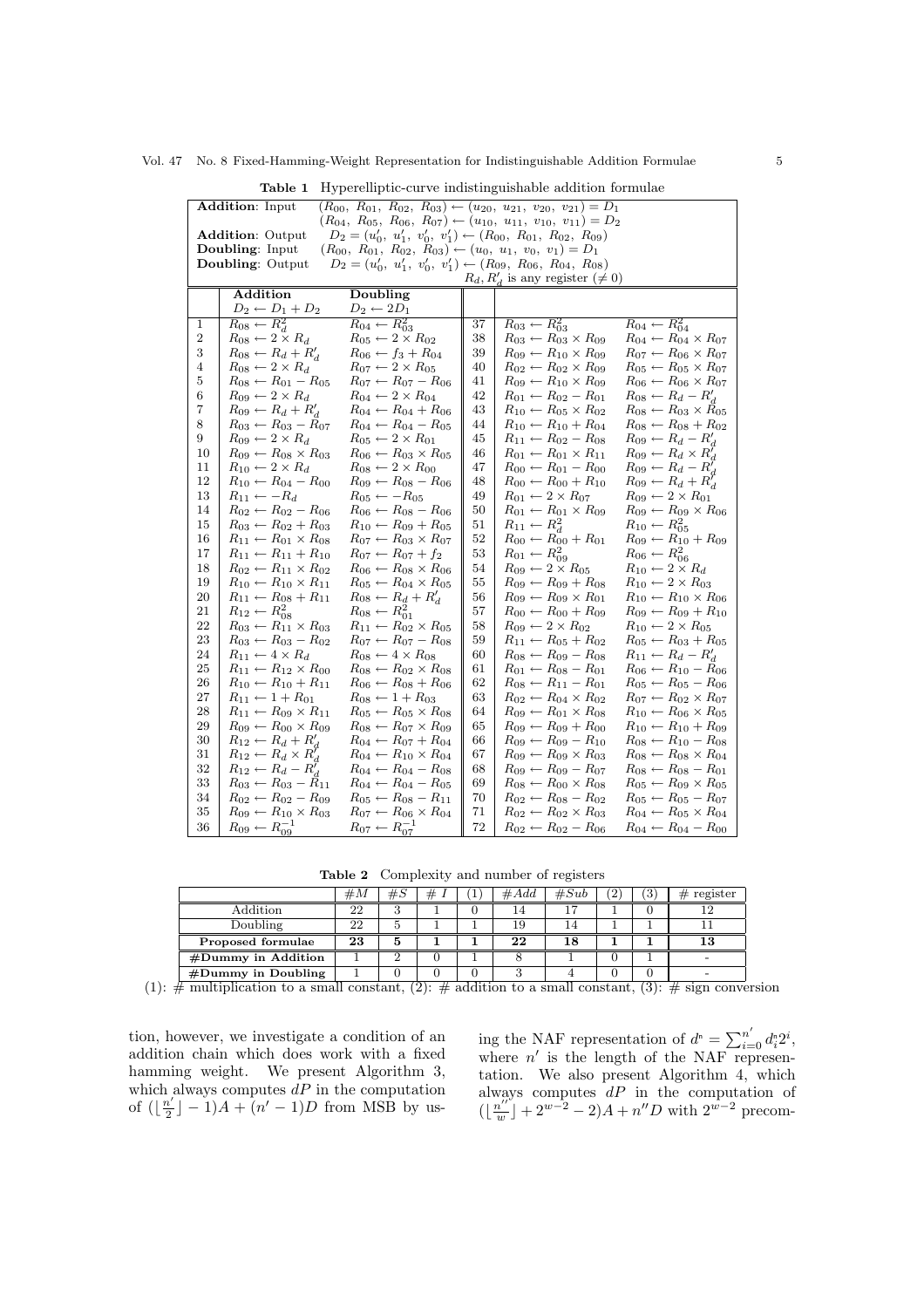puted points, where  $n''$  is the length of the wNAF representation.

## 4.1 The Relation between the Hammingweight Leak and the Maximum Computation

**Algorithm 1 to compute**  $dP = \sum_{i=0}^{n} d_i 2^i P$ executes doubling and addition if  $d_i = 1$ ; otherwise it executes only doubling. Therefore, even if we use the indistinguishable addition formula, the number of additions, that is the hamming weight, is leaked by measuring the power consumption. This is why we have to use Algorithm 2 even with the indistinguishable addition formula. The computation amount of indistinguishable addition formulae is larger than that of conventional formulae and, thus, the indistinguishable addition formulae do not give any advantage over the conventional formulae in the case of binary algorithm. Then what algorithm is useful for the indistinguishable addition formula? Let us think about the algorithmic meaning between Algorithms 1 and 2.

As we mentioned above, the complexity of the addition chain depends on  $d$ ; that is, there are worst and best cases. The worst case in an addition chain means that it works with a fixed hamming weight. Therefore, the indistinguishable addition formula can work in the worst case of an addition chain without revealing the hamming weight (HW). The worst case in Algorithm 1 is, apparently, that the hamming weight (HW) of  $d$  is full for  $n$ , in which both addition and doubling are done in each bit of d. This is exactly the case of Algorithm 2. Therefore, we can consider Algorithm 2 to be the worst case of Algorithm 1. In the same way, the SPA-resistant  $wNAF^{19}$  is considered to be the worst case of wNAF.

In summary, the indistinguishable addition formula has an advantage over conventional addition formulae for an addition chain of  $dP$  that always works in the worst case of d but has a branch instruction. This is because a conventional addition formula reveals the branch if it is used on such an algorithm. The additionsubtraction chain works in  $(\lfloor \frac{n}{3} \rfloor - 1)A + (n-1)D$ on the average and  $(\lfloor \frac{n}{2} \rfloor - 1)A + (n - 1)D$ on the maximum, where A and D mean the computation amount of addition and doubling, respectively. We remark that an additionsubtraction method that always has the maximum computation has not yet been proposed. On the other hand, the  $w\overset{\sim}{\text{NAF}}^{5)}$  computes  $dP$ 

in  $\lfloor \frac{n}{w+1} \rfloor A + (n-1)D$  on the average and in  $\left(\begin{bmatrix} \frac{n}{w} \end{bmatrix} - 1\right)A + (n-1)D$  at the maximum for an *n*-bit d with  $2^{w-2}$  precomputed points. The SPA-resistant  $w\text{NAF}^{19}$ , called S- $w\text{NAF}$  in short, needs  $2^{w-1}$  precomputed points and always works in  $(\lfloor \frac{n}{w} \rfloor - 1)A + (n - 1)D$ . We can say that  $S-wNAF$  realizes the SPA resistance by the sacrifice of additional precomputed points. Note that the window method has not been proposed that always run with the maximum computation while maintaining  $2^{w-2}$  precomputed points.

## 4.2 Fixed-hamming-weight Signed-binary Algorithm

In the NAF representation  $d^n$ , a non-zero bit is always next to 0. Therefore, the HW of  $d<sup>n</sup>$  is less than or equal to  $\frac{n'}{2}$  $\frac{a'}{2}$ . We can compute  $dP$ while increasing the HW of  $d^n$  to exactly  $\lfloor \frac{n'}{2} \rfloor$  $\frac{i'}{2}$ by the following rules:

• Case 1 If  $d_i^n d_{i-1}^n$  is 00, then execute addition, doubling, subtraction, and subtraction. This means that 00 is converted into  $1(\bar{1} + \bar{1})$  and then HW is increased by 3.

• Case 2 If  $d_i^n$  is 0, then execute addition and subtraction. This means that 0 is converted into  $(1 + \overline{1})$  and then HW is increased by 2.

• Case 3 If  $d_i^n d_{i-1}^n$  is 01 or 0 $\overline{1}$ , then execute addition, doubling, and subtraction, or subtraction, doubling, and addition, respectively. This means that 01 or  $0\overline{1}$  is converted into  $1\overline{1}$  or  $\overline{1}1$ , respectively, and then HW is increased by 1.

Therefore, we compute  $dP$  by executing Case 1 or 2 if  $d_i^{\text{n}} d_{i-1}^{\text{n}} = 00$ ; and Case 3 if  $d_i^{\text{n}} d_{i-1}^{\text{n}} = 0\overline{1}$ or 01 until HW =  $\frac{n'}{2}$  $\frac{a'}{2}$ . The following algorithm 3 describes these steps in detail. The detailed algorithm to compute  $dP$  in the signed binary algorithm with a fixed hamming weight is given as follows, where it starts at the NAF representation  $d^n$  and computes  $dP$  from MSB.

#### Algorithm 3

Fixed-HW-Signed-binary algorithm<br>Innut :  $P = d - \sum_{i=1}^{n} d_i q_i^i$  (binary

Input :  $P$ ,  $d = \sum_{i=0}^{n} d_i 2^i$  (binary representation) Output:  $dP$ 

1. Convert  $d = \sum_{i=0}^{n} d_i 2^i$  to the NAF<br>proposed the state of  $d^n$  and  $\sum_{i=0}^{n'} d_i 2^i$ . representation  $d^n = \sum_{i=0}^{n'} d^n_i 2^i$ ;

2. Set HW of 
$$
d^n
$$
 to  $l$ ;

- 3.  $Q = P$ ;
- 4. for  $i = n' 1$  down to 0  $Q = 2Q$ ; if  $d_i^n = \pm 1$  then  $Q = (Q \pm P)$ ; else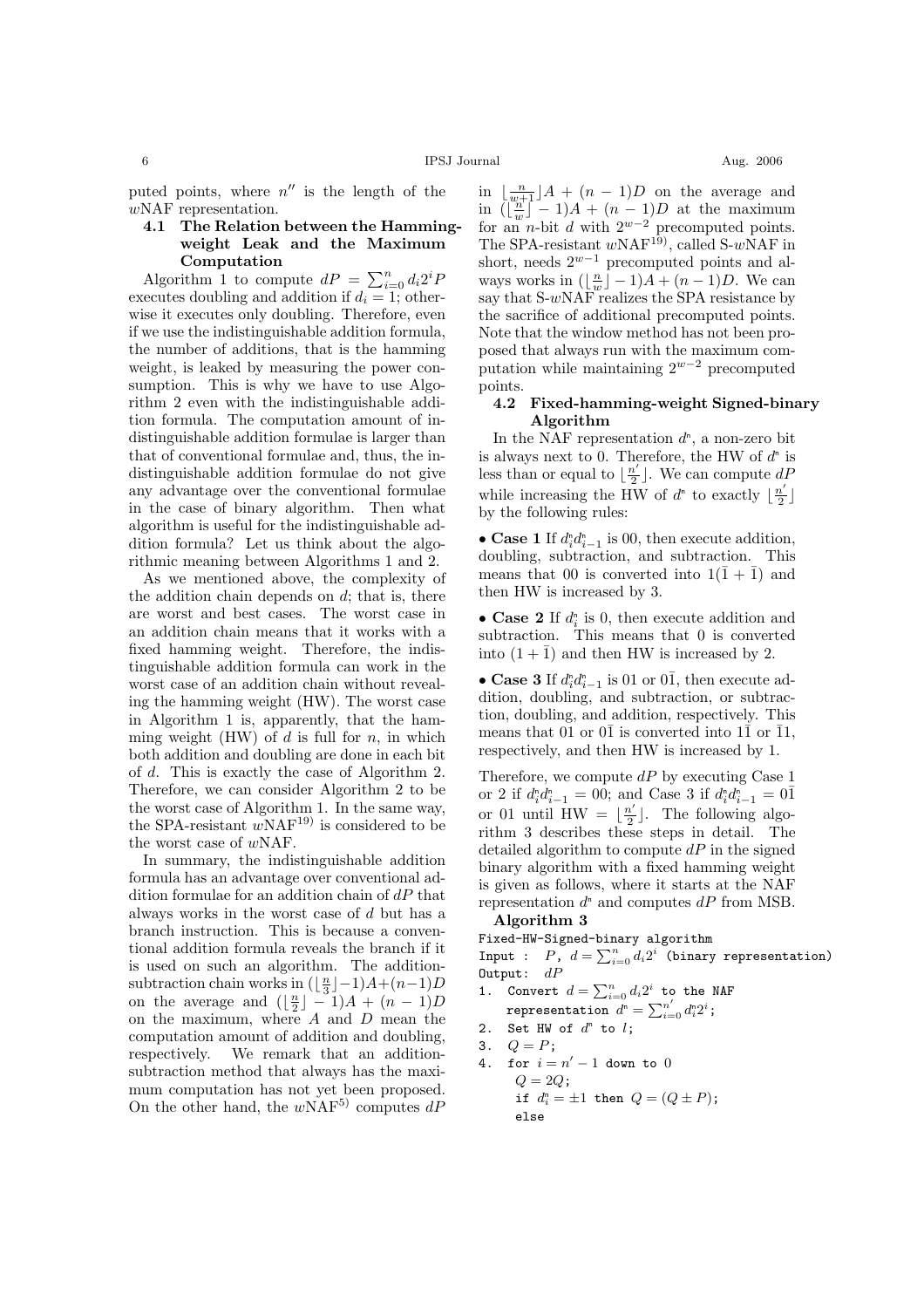$$
\begin{array}{l} \text{if } (\lfloor \frac{n'}{2} \rfloor - l) \geq 1 \text{ and } d_{i-1}^n = \pm 1, \text{ then } \\ Q = Q \pm P, \ Q = 2Q, \ Q = Q \mp P, \\ l = l+1, \text{ and } i = i-1; \end{array}
$$
\n
$$
\text{else if } 3 > \lfloor \frac{n'}{2} \rfloor - l > 1 \text{ and } d_{i-1}^n = 0, \text{ then } Q = Q + P, \ Q = Q - P, \text{ and } \\ l = l+2; \text{else if } \lfloor \frac{n'}{2} \rfloor - l \geq 3 \text{ and } d_{i-1}^n = 0, \text{ then } \\ Q = Q + P, \ Q = 2Q, \ Q = Q - P, \quad Q = Q - P, \ Q = Q - P, \ l = l+3, \text{ and } i = i-1; \text{next } i. \end{array}
$$

5. Output  $Q$ ;

**Theorem 1** For any *n*-bit  $d$ , Algorithm 3 always computes dP in  $\left(\left|\frac{n}{2}\right|\right)$  $\frac{n'}{2}$ ] -1)A+(n'-1)D, where  $n'$  is the length of NAF representation  $d^n$ .

**proof:** Let HW of  $d^n$  be l and  $a = \frac{n^2}{2}$  $\frac{i'}{2}$  |  $-l$ . The proof is done inductively. In the case of  $a = 1$ , then there exist two consecutive bits of  $d_i^n d_{i-1}^n = 01$  or  $0\overline{1}$  because a non-zero bit is next to 0 in NAF representation. Algorithm 3 executes Case 3. Then HW becomes  $\frac{n'}{2}$  $\frac{i'}{2}$ . We assume that HW becomes  $\frac{n'}{2}$  $\frac{n'}{2}$  by Algorithm 3 in the case of  $a = i$ . When  $a = i + 1$ , there exist two consecutive zero bits such as  $d_{i_0}^{\mathsf{n}} d_{i_0-1}^{\mathsf{n}} = 00$ because  $\left|\frac{n'}{2}\right| - l = i + 1 \geq 2$ . We set the most because  $\lfloor \frac{n}{2} \rfloor - i - i + 1 \leq 2$ . We set the most<br>significant bit to  $i_0$ , i.e  $d_{n'}^n \cdots d_{i_0+1}^n d_{i_0}^n d_{i_0-1}^n =$ 1010 · · · 100. Then  $d_{n'}^{\text{L}} \cdots d_{i_0+1}^{\text{n}}$  coincides with the NAF representation whose density of 1 is  $\frac{1}{2}$ . Algorithm 3 executes Case 1 to  $d_{i_0}^{\text{r}}$  if  $i+1 \geq \overline{3}$ , or Case 2 to  $d_{i_0}^n$  if  $i+1=2$ ; then  $\lfloor \frac{n'}{2} \rfloor$  $\frac{n'}{2}$  – HW becomes  $i - 2 < i$  or  $i - 1 < i$ , respectively. In both cases,  $d_{i_0-2}^n \cdots d_0^n$  is still a NAF representation. Therefore HW becomes  $\frac{n'}{2}$  $\frac{n'}{2}$  from the assumption of induction.

Corollary 1 The computation amount of Algorithm 3 is the minimum among the fixed-hamming-weight signed binary algorithms without any additional precomputed point.

proof: From Theorem 1, Algorithm 3 can always compute  $dP$  in the exact same computation amount as in the worst case of the additionsubtraction algorithm. A worst case of d exists such as  $d = 10$  or 101: they cannot be transformed into an addition-subtraction algorithm that works faster than the worst case. Therefore, the computation amount of Algorithm 3 is the minimum among the fixed-hammingweight algorithms without any additional precomputed point.

## 4.3 Fixed-hamming-weight Signed Window Algorithm

Let a window representation with the width  $w$  and the  $wNAF$  representation of  $d$  be

 $d^{\omega}$  and  $d^{\omega n}$ , respectively. The number of non-zero bits of  $d^w$  and  $d^{w}$  is denoted by wHW. For example, wHW of  $d^{w}$  is 5 when  $d^{wn}$  = 10003000 $\overline{3}0000070001$ . An interesting property is that  $d^{w}$  is uniquely represented for d, but neither the signed binary representation  $d^s$  nor the window representation  $d^{\omega}$  is determined uniquely. For example, the above  $d^{\omega n}$  can be represented by  $d^s =$  $d_{n-1}^s \cdots d_0^s = 1001100\overline{1}\overline{1}001\overline{1}10001$ , and it can be represented by  $d^s = 11\overline{1}0\overline{1}\overline{1}1010100\overline{1}1\overline{1}\overline{1}\overline{1}$ , which is converted to  $d^{\omega} = d_{n-1}^{\omega} \cdots d_0^{\omega} =$  $500\overline{3}00501000\overline{1}00\overline{7}$ .

In the  $wNAF$  representation  $d^{w_n}$ , a non-zero bit is always next to  $(w - 1)$  0s. Therefore, wHW of  $d^{w}$  is less than or equal to  $\frac{n^{\prime\prime}}{n}$  $\frac{u''}{w}$ , where  $n''$  is the length of the wNAF representation of  $d^{w_n} = \sum_{i=0}^{n'} d_i^* 2^i$ . We can compute  $dP$  while increasing wHW of  $d^{\omega n}$  to exactly  $\left| \frac{n^{\prime\prime}}{n}\right|$  $\frac{u''}{w}$  by the conversion rules of Cases 1 and 2 in Section 4.2 and of the following Case 3', which is a modification of Case 3 in Section 4.2.

• Case 3' If  $d_i^{w_n} = \cdots = d_{i-w+2}^{w_n} = 0$  and  $d_{i-w+1}^{w_0} \neq 0$ , then execute an addition or a subtraction,  $(w - 1)$  doublings, and subtraction of  $([s]2^{w-1} - d_{i-w+1}^{w}$ ) P in this order, where s is the sign of  $d_{i-w+1}^{\scriptscriptstyle{\text{wn}}}$ . Namely,  $d_{i}^{\scriptscriptstyle{\text{wn}}} \cdots d_{i-w+1}^{\scriptscriptstyle{\text{wn}}}$  is converted to =  $[s]$  $\overline{1}$   $\cdots$   $(-1)([s]2^{w-1} - d_{i-w+1}^{w-})$ , and thus wHW is increased by 1.

The detailed algorithm to compute  $dP$  using the signed-window method with a fixed hamming weight is given as the following Algorithm 4, where it starts at the wNAF representation  $d^{\omega n}$  and computes  $dP$  from MSB with the precomputation table  $\{P, \ldots, 2^{w-1}P\}.$ 

Algorithm 4

Fixed- $w$ HW signed window algorithm rixed-whw signed window algorithm<br>Input :  $P$ ,  $d = \sum d_i 2^i$ (binary representation) Output:  $dP$ 

- dirport  $d = \sum_{i=0}^n d_i 2^i$  to the wNAF representation  $d^{wn} = \sum_{i=0}^{n''} d_i^{wn} 2^i$ .
- 2. Set  $wHW$  of  $d^{wn}$  to  $l$ .
- 3.  $Q = d_{n''}^{\text{vm}} P$ .
- 4. For  $i = n'' 1$  down to 0  $Q = 2Q$ . if  $d_i^{w_n} \neq 0$  then  $Q = Q + d_i^{w_n} P$ ; else if  $\frac{n''}{n}$  $\left\{ \frac{u''}{w}\right\} -l\geq1$  ,  $\left. d_{i-1}^{\text{win}}\right. =\cdots \right. =d_{i-w+2}^{\text{win}}=0$ and  $d_{i-w+1}^{wn} \neq 0$ , then set the sign of  $d_{i-w+1}^{wn}$  to  $s$ ,  $Q = Q + [s]P, Q = 2^{w-1}Q,$  $Q = Q - ([s]2^{w-1} - d_{i-w+1}^{w_0})P, l = l+1$ and  $i = i - (w - 1)$ ;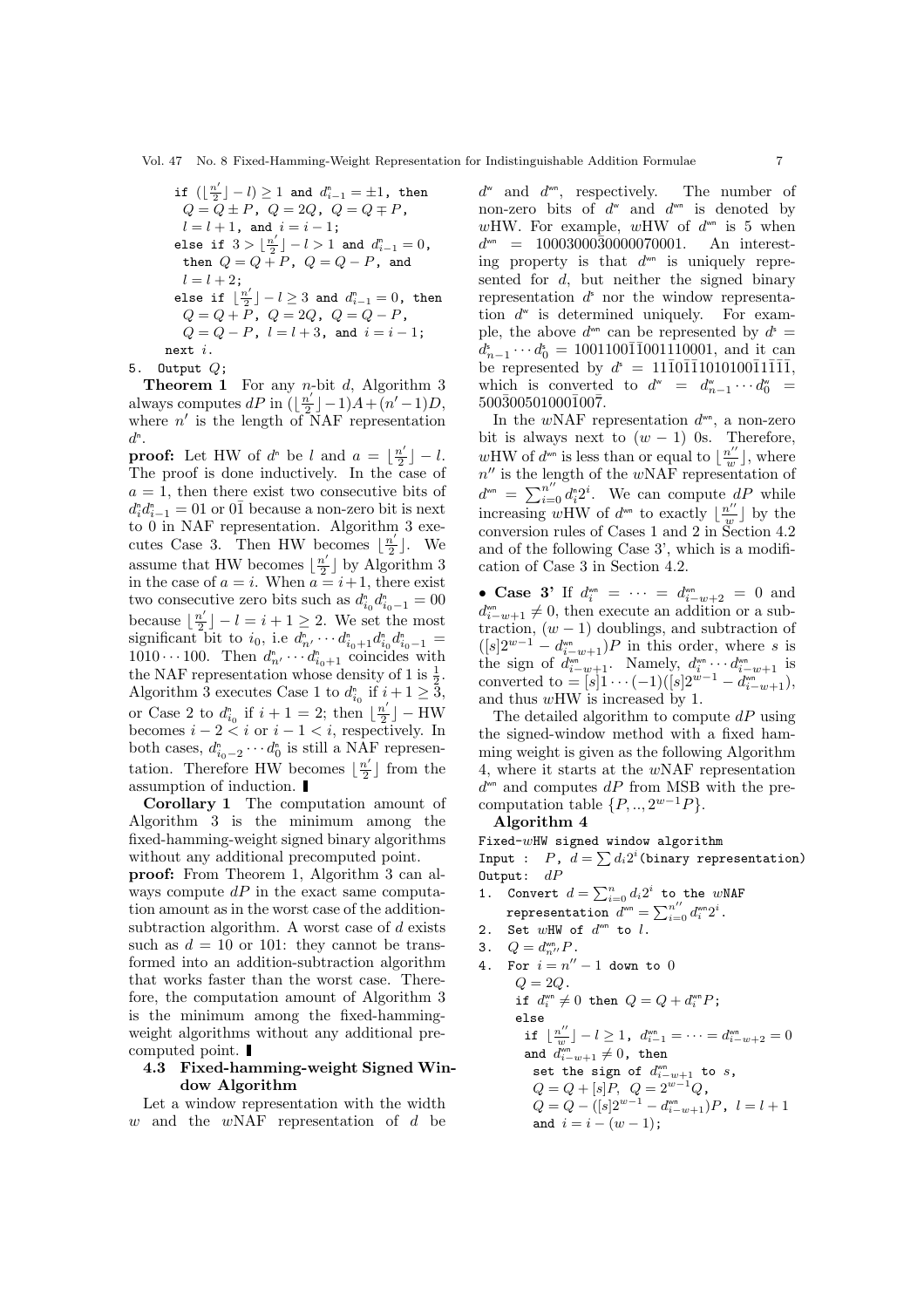8 IPSJ Journal Aug. 2006

else if  $3 > \frac{n''}{n}$  $\frac{u^{\prime\prime}}{w}\rfloor-l>1$ , then  $Q = Q + P$ ,  $Q = Q - P$ , and  $l = l + 2$ ; else if  $\frac{n''}{n}$  $\left\lfloor \frac{u''}{w} \right\rfloor - l \geq 3$  and  $d^{wn}_{i-1} = 0$ , then  $Q = Q + P$ ,  $Q = 2Q$ ,  $Q = Q - P$ ,  $Q = Q - P$ ,  $l = l + 3$  and  $i = i - 1$ ; next i.

5. Output Q.

**Theorem 2** For any *n*-bit  $d$ , Algorithm 4 computes dP in  $\left(\frac{n''}{n''}\right)$  $\frac{u''}{w}$ ] + 2<sup>w-2</sup> - 2)A +  $n''D$  with the precomputation table of  $T =$  $\{P,3P,...,(2^{w-1}-1)P\}$  (# $T=2^{w-2}$ ) on the assumption that the precomputation table is constructed using a simple method of  $(2^{w-2} 1)A + D$   $(w > 2)$ , where n'' is the length of the  $w\text{NAF representation } d^{\text{wn}}$ .

**proof:** Let HW of  $d^{w}$  be l and  $a = \frac{u''}{u''}$  $\frac{u''}{w}$ ] l. The proof is done inductively. In the case of  $a = 1$ , then there exist w consecutive bits of  $d_i^{w_n} \cdots d_{i-w+1}^{w_n} = \underbrace{0 \cdots 0}$  $w-1$  $d_{i-w+1}^{\text{wn}}$ 

 $(d_{i-w+1}^{w_0} \neq 0)$  because a non-zero bit is next to  $(w - 1)$  0s in the wNAF representation. Algorithm 4 executes Case 3'; then HW becomes  $\frac{n^{\prime\prime}}{n^{\prime\prime}}$  $\frac{u''}{w}$ . We assume that wHW becomes  $\lfloor \frac{n''}{w} \rfloor$  by Algorithm 4 in the case of  $a = i$ . When  $a = i + 1$ , there exist w-consecutivezero bits like  $d_{i_0}^{\omega n} \cdots d_{i_0-w+1}^{\omega n} = 0 \cdots 0$  because  $\frac{n''}{n}$  $\frac{i''}{w}$   $\big] - l = i + 1 \geq 2$ . We set the most significant bit to  $i_0$ , i.e  $d_{n''}^{\text{wn}} \cdots d_{i_0+1}^{\text{wn}} d_{i_0}^{\text{wn}} d_{i_0-1}^{\text{wn}} \cdots d_{i_0-w+1}^{\text{wn}} =$  $d_{n^{\prime\prime}}^{\text{wm}} \cdots d_{i_0+1}^{\text{wm}} \underbrace{0 \cdots 0}$ . Then  $d_{n^{\prime\prime}}^{\text{wm}} \cdots d_{i_0+1}^{\text{wm}}$  is the

w wNAF representation and so its density of nonzero bits is  $\frac{1}{w}$ . Algorithm 4 executes Case 1 to  $d_{i_0}^{w_0}$  if  $i+1 \geq 3$ , or Case 2 to  $d_{i_0}^{n}$  if  $i+1 = 2$ ; then  $a = \lfloor \frac{n}{w} \rfloor - l$  becomes  $i - 2 < i$  or  $i - 1 < i$ , respectively. In both cases,  $d_{i_0-w}^{w_n} \cdots d_0^{w_n}$  is still the  $wNAF$  representation. Therefore  $wHW$  becomes  $\frac{n^{\prime\prime}}{n^{\prime\prime}}$  $\frac{v''}{w}$  from the assumption of induction.

Algorithm 4 executes addition or subtraction only to points  $\in$  T in any Case. In fact,  $([s]2^{w-1} - d_i^{w})P$  in Case 3' is in T because  $|[s]2^{w-1} - d_i^{w_n}| < 2^{w-1}$  and  $d_i^{w_n}$  is odd. Therefore, Algorithm 4 can work with  $T =$  $\{P, 3P, ..., (2^{w-1} - 1)P\}$  of  $2^{w-2}$  points.

Corollary 2 The computation amount of Algorithm 4 is the minimum among the fixedhamming-weight signed w-window algorithms with  $2^{w-2}$  precomputed points.

proof: It follows from the same discussion as Corollary 1. In the w-window method, the worst case of d is given as

$$
(2^{w-1}-1)\underbrace{0\cdots 0}_{w-1}(2^{w-1}-3)0\cdots 02\underbrace{0\cdots 0}_{w-1}1.
$$

#### 5. Comparison

Table 3 compares our methods with previous SPA-countermeasures that do not use any indistinguishable addition formula such as the add-and-double-always algorithm  $(ADA)^{6}$  or the SPA-resistant  $wNAF$ <sup>(S-wNAF)<sup>19)</sup>. Our</sup> methods use indistinguishable addition formulae, which work in  $12M + 5S$  or  $23M + 5S + I$ by using an elliptic-curve-addition formula28) or our hyperelliptic-curve-addition formula in Section 3, respectively. The previous SPA countermeasures use the best coordinate of the Jacobian or Affine coordinate system<sup>27)</sup> that works in  $12M + 4S$  or  $22M + 5S + I$  of addition and  $4M + 6S$  or  $22M + 5S + I$  of doubling in the case of elliptic or hyperelliptic curves, respectively. We assume that  $S = 0.8M$  and  $I = 10M$ and the precomputation table is constructed by a simple method of repeating additions to 2P.

Now let us compare Algorithm 3 with ADA. Algorithm 3 reduces the computation amount by 0.2% with an elliptic curve or 21.3% with a hyperelliptic curve. Let us compare Algorithm 4 ( $w = 4$ ) with S-wNAF ( $w = 3$ ). Algorithm 4 increases or reduces the computation amount by 43.0% or 2.8% with the same memory in the case of elliptic curves or hyperelliptic curves, respectively. We see that our novel combination of an indistinguishable addition formula and the fixed-hamming-weight representation gives a great advantage against the previous approaches of fixed procedure methods of ADA and S-wNAF in the case of hyperelliptic curve.

#### 6. Concluding Remarks

In this paper, we have given the hyperellipticcurve indistinguishable addition formula for the first time. We have also proposed a new countermeasure against SPA that represents any exponent d with the minimum fixed-hammingweight HW or wHW. The novel combination of our indistinguishable addition formula and our fixed-hamming-weight representation gives an advantage over the previous approaches of fixed procedure methods such as the add-and-doublealways method or the SPA-resistant wNAF in the case of hyperelliptic curve.

#### References

1) K. Araki and T. Satoh "Fermat quotients and the polynomial time discrete log algorithm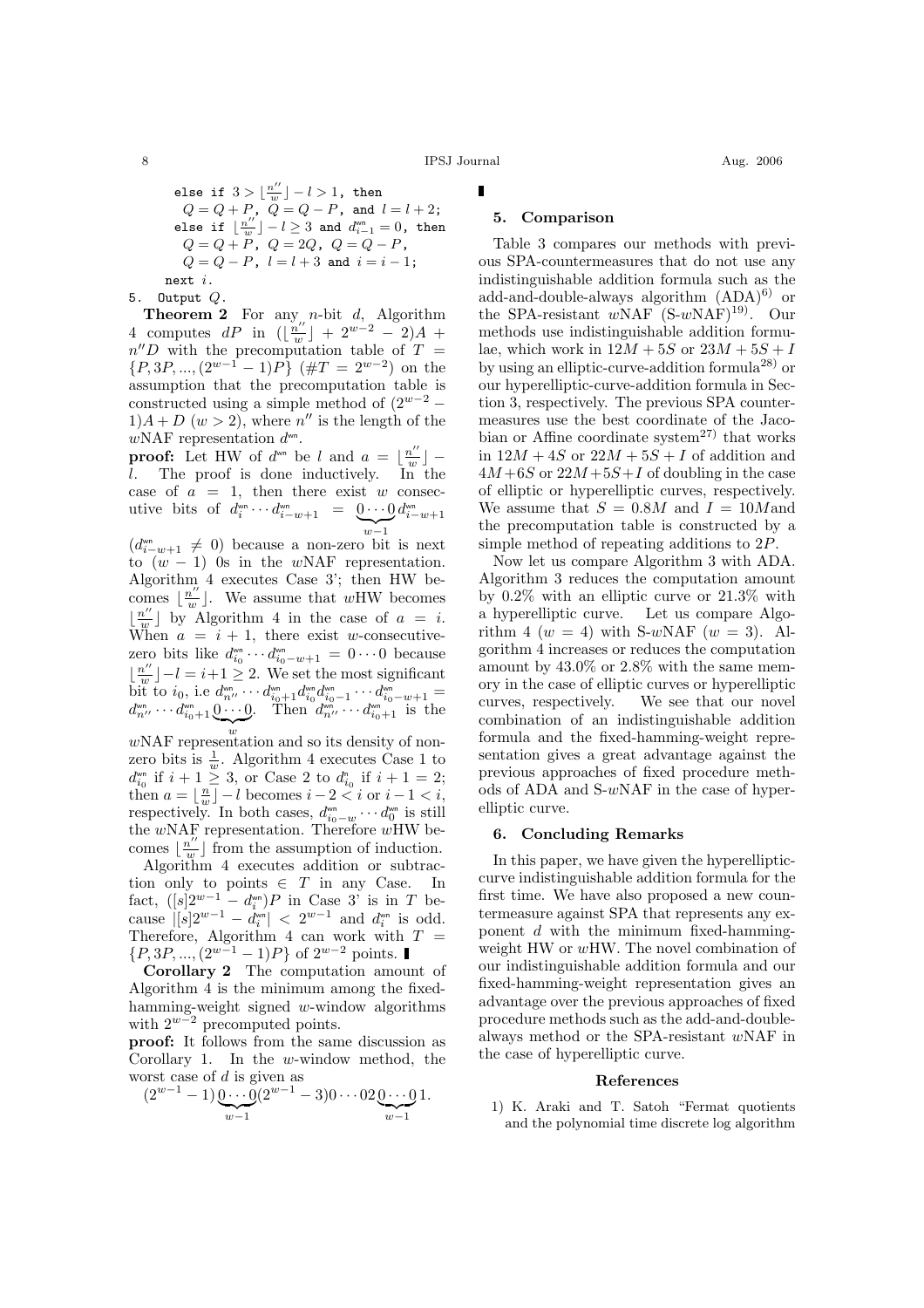| Algorithm      | work                                              | $\#\text{Point}$ | $\text{ECC}(q=160)$              | $HECC(q=80)$                   |
|----------------|---------------------------------------------------|------------------|----------------------------------|--------------------------------|
| ADA            | $(n-1)A + (n-1)D$                                 |                  | $2544M+1590S(3816M)$             | $6996M+1272S+318I(11193M)$     |
| Alg. $3$       | $\lfloor \frac{n}{2} \rfloor$<br>$(-1)A + (n-1)D$ |                  | $2856M + 1190S$ (3808M)          | $5474M + 1190S + 238I$ (8806M) |
| S-wNAF $(w=3)$ | $( \frac{n}{2}  + 2)A + nD$                       |                  | $1313M + 1184S$ (2260 <i>M</i> ) | $4752M + 968S + 216I$ (7687M)  |
| Alg. 4         | $( \frac{n}{4}  + 2)A + nD$                       |                  | $2424M + 1010S$ (3232M)          | $4646M + 1010S + 202I$ (7474M) |

**Table 3** Comparison  $(n = 160)$ 

for anomalous elliptic curves", Commentarii Math. Univ. St. Pauli., vol. 47 (1998), 81–92.

- 2) T. Akishita and T. Takagi, "Zero-value Register Attack on Elliptic Curve Cryptosystem", IEICE, Trans. Fundamentals, vol. E88-A, No. 1(2005), 132–139.
- 3) C. Clavier and M. Joye, "Universal exponentiation algorithm - A first step towards provable SPA-resistance –", CHES2001, Lecture Notes in Computer Science, 2162(2001), Springer-Verlag, 300–308.
- 4) M. Ciet and M. Joye, "(Virtually) Free randomization technique for elliptic curve cryptography", ICICS2003, Lecture Notes in Computer Science, 2836(2003), Springer-Verlag, 348–359.
- 5) H. Cohen, A. Miyaji and T. Ono, "Efficient elliptic curve exponentiation using mixed coordinates", Advances in Cryptology-Proceedings of ASIACRYPT'98, Lecture Notes in Computer Science, 1514(1998), Springer-Verlag, 51-65.
- 6) J. Coron, "Resistance against differential power analysis for elliptic curve cryptosystem", CHES'99, Lecture Notes in Computer Science, 1717(1999), Springer-Verlag, 292–302.
- 7) G. Frey and H. G. Rück, "A remark concerning m-divisibility and the discrete logarithm in the divisor class group of curves", Mathematics of computation, 62(1994), 865-874.
- 8) "Proposed federal information processing standard for digital signature standard (DSS)", Federal Register, 56 No. 169, 30 Aug 1991, 42980–42982.
- 9) T. ElGamal, "A public key cryptosystem and a signature scheme based on discrete logarithms", IEEE Trans. Inform. Theory, IT-31 (1985), 469–472.
- 10) L. Goubin, "A Refined Power-Analysis Attack on Elliptic Curve Cryptosystems", PKC2003, Lecture Notes in Computer Science, 2567(2003), Springer-Verlag, 199–210.
- 11) M. Joye and C. Tymen, "Protections against Differential Analysis for Elliptic Curve Cryptosystem", CHES2001, Lecture Notes in Computer Science, 2162(2001), Springer-Verlag, 377–390.
- 12) C. Kocher, "Timing attacks on Implementations of Diffie-Hellman, RSA, DSS, and other system", CRYPTO'96, Lecture Notes in Computer Science, 1109(1996), Springer-Verlag, 104–113.
- 13) C. Kocher, J. Jaffe, and B. Jun, "Differential power analysis", Crypto'99, Lecture Notes in Computer Science, 1666(1999), Springer-Verlag, 388-397.
- 14) H. Mamiya, A. Miyaji, and H. Morimoto "Efficient Countermeasures against RPA, DPA, and SPA", CHES 2004, Lecture Notes in Computer Science, 3156(2004), Springer-Verlag, 343-356.
- 15) A. Menezes, T. Okamoto and S. Vanstone, "Reducing elliptic curve logarithms to logarithms in a finite field", Proceedings of the 22nd Annual ACM Symposium on the Theory of Computing (1991), 80–89.
- 16) B. Möller, "Securing Elliptic Curve Point Multiplication against Side-Channel Attacks", ISC2001, Lecture Notes in Computer Science, 2200(2001), Springer-Verlag, 324–334.
- 17) B. Möller, "Parallelizable Elliptic Curve Point Multiplication Method with Resistance against Side-Channel Attacks", ISC2002, Lecture Notes in Computer Science, 2433(2002), Springer-Verlag, 402–413.
- 18) P. L. Montgomery, "Speeding the Pollard and elliptic curve methods for factorization", Mathematics of Computation, 48(1987), 243-264.
- 19) K. Okeya and T. Takagi, "The Width-w NAF Method Provides Small Memory and Fast Elliptic Scalar Multiplications Secure against Side Channel Attacks", CT-RSA2003, Lecture Notes in Computer Science, 2612(2003), Springer-Verlag, 328–342.
- 20) S. C. Pohlig and M. E. Hellman, "An improved algorithm for computing logarithms over  $GF(p)$  and its cryptographic significance", IEEE Trans. Inf. Theory,  $IT-24$  (1978), 106– 110.
- 21) J. Pollard, "Monte Carlo methods for index computation (mod p)", Mathematics of Computation, 32 (1978), 918–924.
- 22) R. Rivest, A. Shamir and L. Adleman, "A method for obtaining digital signatures and public-key cryptosystems", Communications of the ACM, 21 No. 2 (1978), 120–126.
- 23) J. Ferrante, K. J. Ottenstein, and J. D. Warren, "The Program Dependence Graph and Its Use in Optimization", ACM Trans., Prog., Rang., Syst., Vol.9, No.3 (1987), 319-349.
- 24) R. Govindaraian, "Instruction scheduling", CRC Press,the compiler design handbook edition, (2003).
- 25) K. Itoh, T. Izu, and M. Takenaka, "Efficient